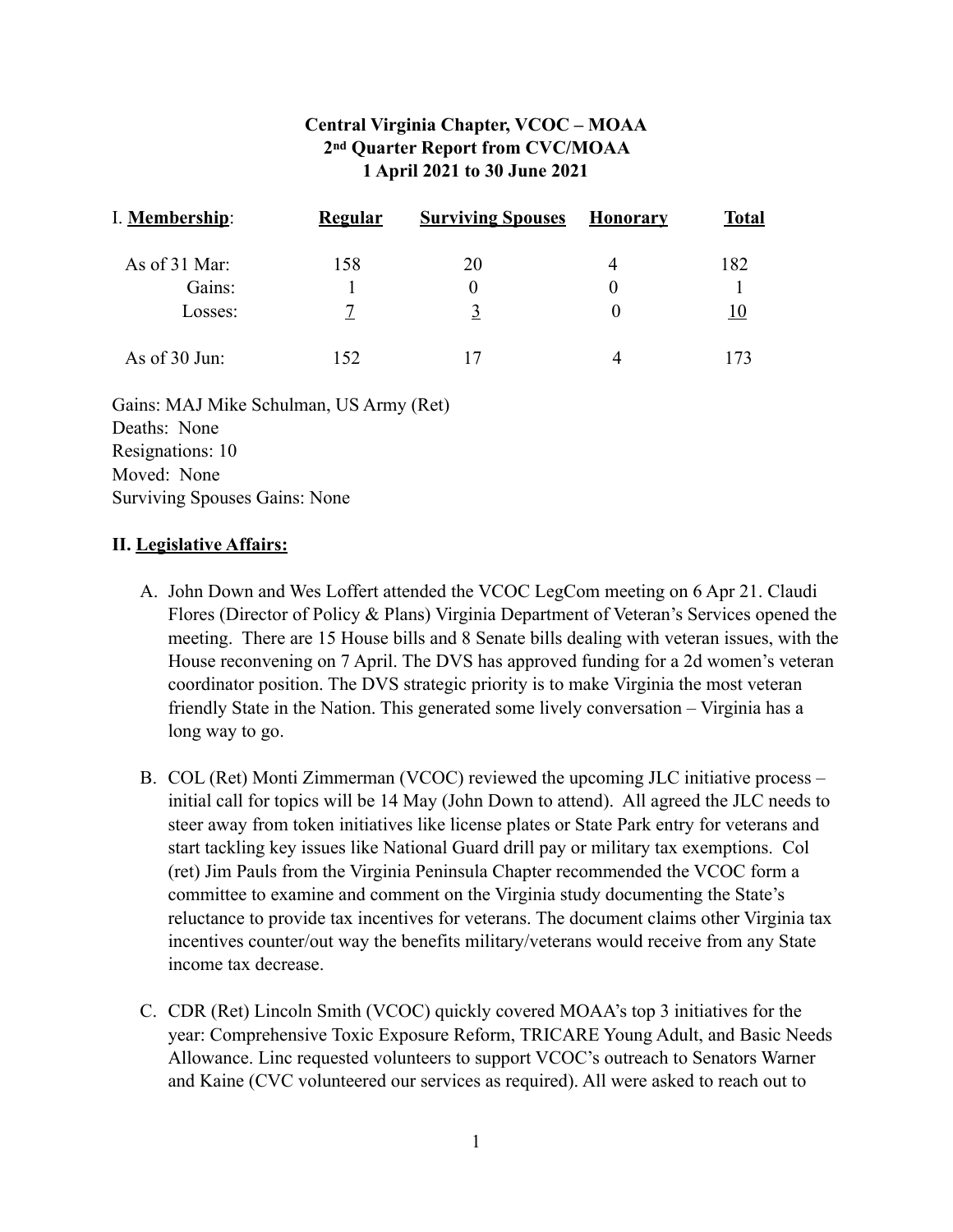their District Reps at the Chapter level. Our LegCom team is setting up ZOOM meetings with Congressman Good (5<sup>th</sup> District) and Congresswoman Spanberger (7<sup>th</sup> District).

- D. On 27 May 21 Central Virginia Chapter LegCom Reps Col (Ret) Dan Moy and LtCol (Ret) John Down held a virtual conference call with Representatives Bob Good; with a follow up conference call with Representative Abigail Spanberger to solicit their support for the MOAA's 2021 National Initiatives: Comprehensive Toxic Exposure Reform, TRICARE Young Adult Parity, and Basic Needs Allowance.
- E. Additionally, the LegCom team solicited support for the Major Richard Star Act (S. 344) with 42 Senators as original cosponsors. The legislation will authorize concurrent receipt of DoD retired pay and VA disability for those injured in a combat zone and forced to medically retire under Chapter 61.

## F. **Upcoming soon**:

- 1. Next VCOC LegCom meeting 13 July 2021.
- 2. Next JLC Meeting 14 July 2021; War Memorial in Virginia (Monti Zimmerman, VCOC attending); initiation of topics for State action in 2022.
- 3. Development of CVC LegCom timeline continuity file continues.

## **III. Public Affairs:**

A. Our Public Affairs Officer, CAPT David Hilty, USN (ret.). Dave has established a joint Personal Affairs/Surviving Spouses committee.

### **IV. Levels of Excellence Award Scoring & Chapter Self-Evaluation Status:**

- A. 5 Star.
- B. Self-evaluation, 5 Star.
- C. 5 Star for Col Marvin J. Harris Communications Award for printed newsletter and website. Award date May 3, 2021.

### **V**. **Most Significant Chapter Events of the Quarter:**

- A. Chapter Legislative Committee Participated in the MOAA "Advocacy in Action" meetings in May and June. Chapter President participated in the State Legislative Forum virtually in April.
- B. The Chapter received a congratulatory note and MOAA Fiftieth Anniversary Affiliate Award on June 24th. Gen. Atkins cited the Chapter for its consecutive excellence awards, advancing the MOAA legislative agenda, with leadership and enduring contributions to the MOAA mission, "Never Stop Serving."